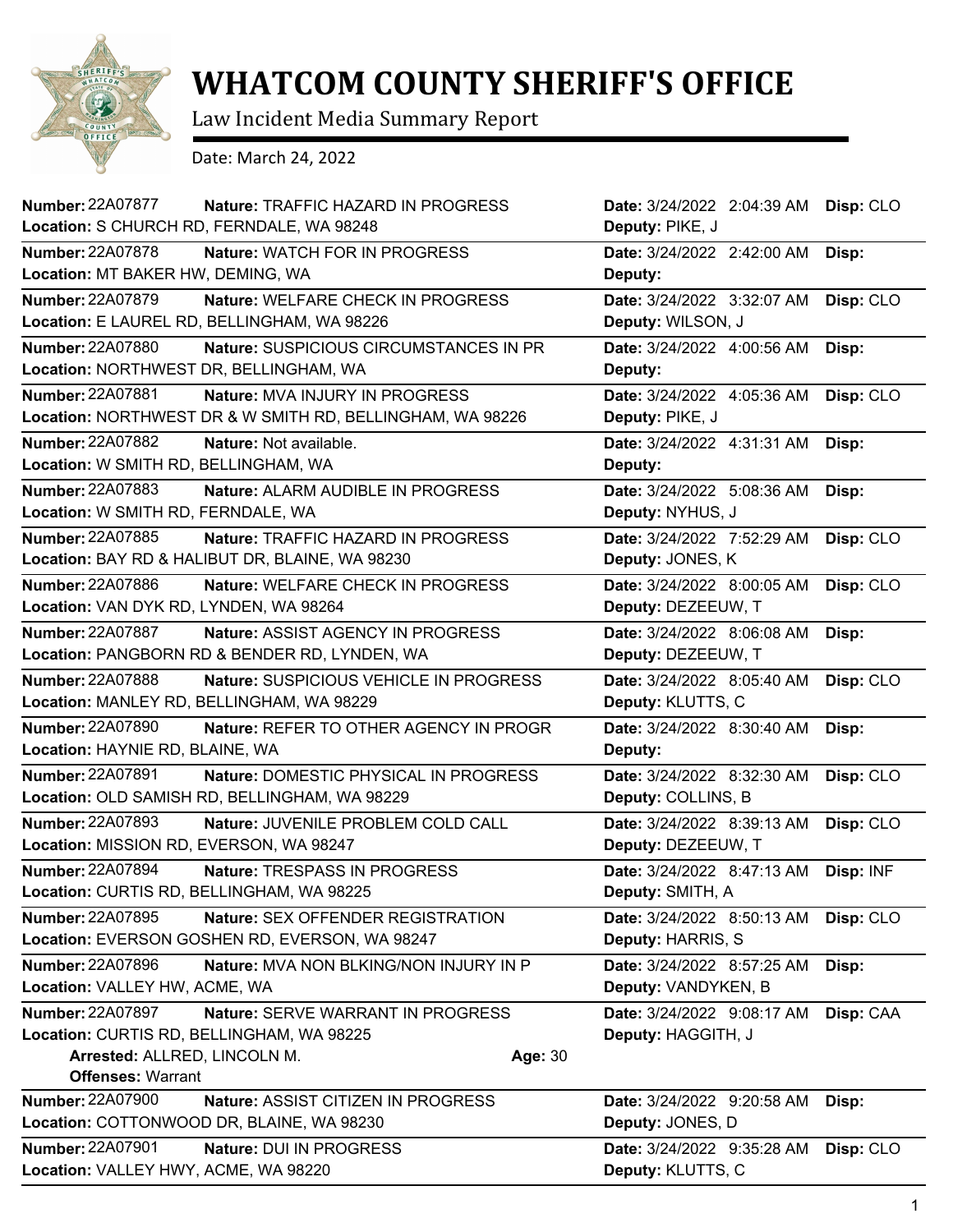| <b>Number: 22A07902</b>                   | Nature: Not available.                                                 | Date: 3/24/2022 9:37:33 AM Disp:                  |           |
|-------------------------------------------|------------------------------------------------------------------------|---------------------------------------------------|-----------|
| Location: GRAND AV, BELLINGHAM, WA        |                                                                        | Deputy:                                           |           |
| <b>Number: 22A07903</b>                   | Nature: TRESPASS IN PROGRESS                                           | Date: 3/24/2022 9:49:21 AM                        | Disp: CLO |
|                                           | Location: BIRCH BAY SQUARE ST, BLAINE, WA 98230                        | Deputy: JONES, K                                  |           |
| <b>Number: 22A07906</b>                   | Nature: WATCH FOR IN PROGRESS                                          | Date: 3/24/2022 10:20:16 AM Disp:                 |           |
|                                           | Location: W SMITH RD & NORTHWEST DR, BELLINGHAM, WA                    | Deputy:                                           |           |
| <b>Number: 22A07908</b>                   | Nature: SEX OFFENDER REGISTRATION                                      | Date: 3/24/2022 10:29:55 AM Disp: CLO             |           |
| Location: VALLEY HWY, DEMING, WA 98244    |                                                                        | Deputy: HARRIS, S                                 |           |
| <b>Number: 22A07909</b>                   | Nature: ALARM PANIC IN PROGRESS                                        | Date: 3/24/2022 10:40:33 AM Disp:                 |           |
| Location: GRAND AV, BELLINGHAM, WA        |                                                                        | Deputy:                                           |           |
| Number: 22A07910                          | Nature: SEX OFFENDER REGISTRATION                                      | Date: 3/24/2022 10:51:07 AM Disp: CLO             |           |
|                                           | Location: W WISER LAKE RD, FERNDALE, WA 98248                          | Deputy: KLUTTS, C                                 |           |
| Number: 22A07914                          | Nature: SUSPICIOUS CIRCUMSTANCES COLD                                  | Date: 3/24/2022 11:40:48 AM Disp: CLO             |           |
| Location: MT BAKER HWY, DEMING, WA 98244  |                                                                        | Deputy: DEZEEUW, T                                |           |
| Number: 22A07915                          | Nature: WELFARE CHECK IN PROGRESS                                      | Date: 3/24/2022 11:46:59 AM Disp: CLO             |           |
| Location: VALLEY HWY, DEMING, WA 98244    |                                                                        | Deputy: KLUTTS, C                                 |           |
| Number: 22A07916                          | Nature: CASE NUMBER                                                    | Date: 3/24/2022 11:54:14 AM Disp:                 |           |
| Location: GRAND AV, BELLINGHAM, WA        |                                                                        | Deputy:                                           |           |
| Number: 22A07917                          | Nature: ASSIST CITIZEN IN PROGRESS                                     | Date: 3/24/2022 12:04:47 PM Disp: CLO             |           |
| Location: RURAL AVE, BELLINGHAM, WA 98226 |                                                                        | Deputy: HAGGITH, J                                |           |
| Number: 22A07918                          | Nature: SEX OFFENDER REGISTRATION                                      | Date: 3/24/2022 12:31:38 PM Disp:                 |           |
| Location: LUMMI VIEW DR, BELLINGHAM, WA   |                                                                        | Deputy: KLIX, J                                   |           |
| Number: 22A07919                          | Nature: CIVIL PROBLEM IN PROGRESS                                      | Date: 3/24/2022 12:32:59 PM Disp: CLO             |           |
|                                           | Location: GRANDVIEW RD, FERNDALE, WA 98248                             | Deputy: JONES, K                                  |           |
| <b>Number: 22A07920</b>                   | Nature: FOLLOW UP                                                      | Date: 3/24/2022 12:33:34 PM Disp:                 |           |
|                                           |                                                                        |                                                   |           |
|                                           | Location: PANORAMA DR, POINT ROBERTS, WA                               | Deputy:                                           |           |
| <b>Number: 22A07921</b>                   | Nature: IMPOUND PRIVATE IN PROGRESS                                    |                                                   |           |
| Location: BIRCH BAY LYNDEN RD, BLAINE, WA |                                                                        | Date: 3/24/2022 12:39:03 PM Disp:                 |           |
| <b>Number: 22A07922</b>                   |                                                                        | Deputy:                                           |           |
| Location: W AXTON RD, BELLINGHAM, WA      | Nature: ASSAULT SIMPLE IN PROGRESS                                     | Date: 3/24/2022 1:11:58 PM Disp:                  |           |
| <b>Number: 22A07923</b>                   |                                                                        | Deputy: SMITH, A                                  |           |
|                                           | Nature: NEIGHBORHOOD DISPUTE COLD CALL                                 | Date: 3/24/2022 1:14:55 PM                        | Disp: CLO |
| Location: CENTRAL RD, EVERSON, WA 98247   |                                                                        | Deputy: DEZEEUW, T                                |           |
| <b>Number: 22A07924</b>                   | Nature: SEX OFFENDER REGISTRATION                                      | Date: 3/24/2022 1:19:42 PM                        | Disp:     |
| Location: SMOKEHOUSE RD, BELLINGHAM, WA   |                                                                        | Deputy: KLIX, J                                   |           |
| Number: 22A07926                          | Nature: SHOTS IN PROGRESS                                              | Date: 3/24/2022 1:36:28 PM                        | Disp: CLO |
| Location: CASTLEROCK DR, BLAINE, WA 98230 |                                                                        | Deputy: HAGGITH, J                                |           |
| <b>Number: 22A07927</b>                   | Nature: SERVE PAPERS IN PROGRESS                                       | Date: 3/24/2022 1:45:00 PM                        | Disp: INF |
| Location: MAIN ST, FERNDALE, WA 98248     |                                                                        | Deputy: BOYD, M                                   |           |
| Number: 22A07928                          | Nature: SUSPICIOUS CIRCUMSTANCES IN PR                                 | Date: 3/24/2022 1:46:43 PM                        | Disp: CLO |
| Location: BIRCH BAY DR, BLAINE, WA 98230  |                                                                        | Deputy: JONES, D                                  |           |
| <b>Number: 22A07930</b>                   | Nature: SUSPICIOUS VEHICLE IN PROGRESS                                 | Date: 3/24/2022 2:12:05 PM                        | Disp:     |
| Location: SLATER RD, FERNDALE, WA         |                                                                        | Deputy: SMITH, A                                  |           |
| Number: 22A07934                          | Nature: SUSPICIOUS PERSON IN PROGRESS                                  | Date: 3/24/2022 2:26:57 PM                        | Disp: CLO |
| Location: MCLEOD RD, BELLINGHAM, WA 98226 |                                                                        | Deputy: KLIX, J                                   |           |
| <b>Number: 22A07935</b>                   | Nature: VEHICLE PROWL COLD CALL                                        | Date: 3/24/2022 2:33:13 PM                        | Disp: ACT |
|                                           | Location: NORTHWOOD RD, LYNDEN, WA 98264                               | Deputy: LEBEDEV, P                                |           |
| <b>Number: 22A07937</b>                   | Nature: FRAUD COLD CALL<br>Location: VINEYARD DR, BELLINGHAM, WA 98226 | Date: 3/24/2022 2:41:35 PM<br>Deputy: STAFFORD, M | Disp: CLO |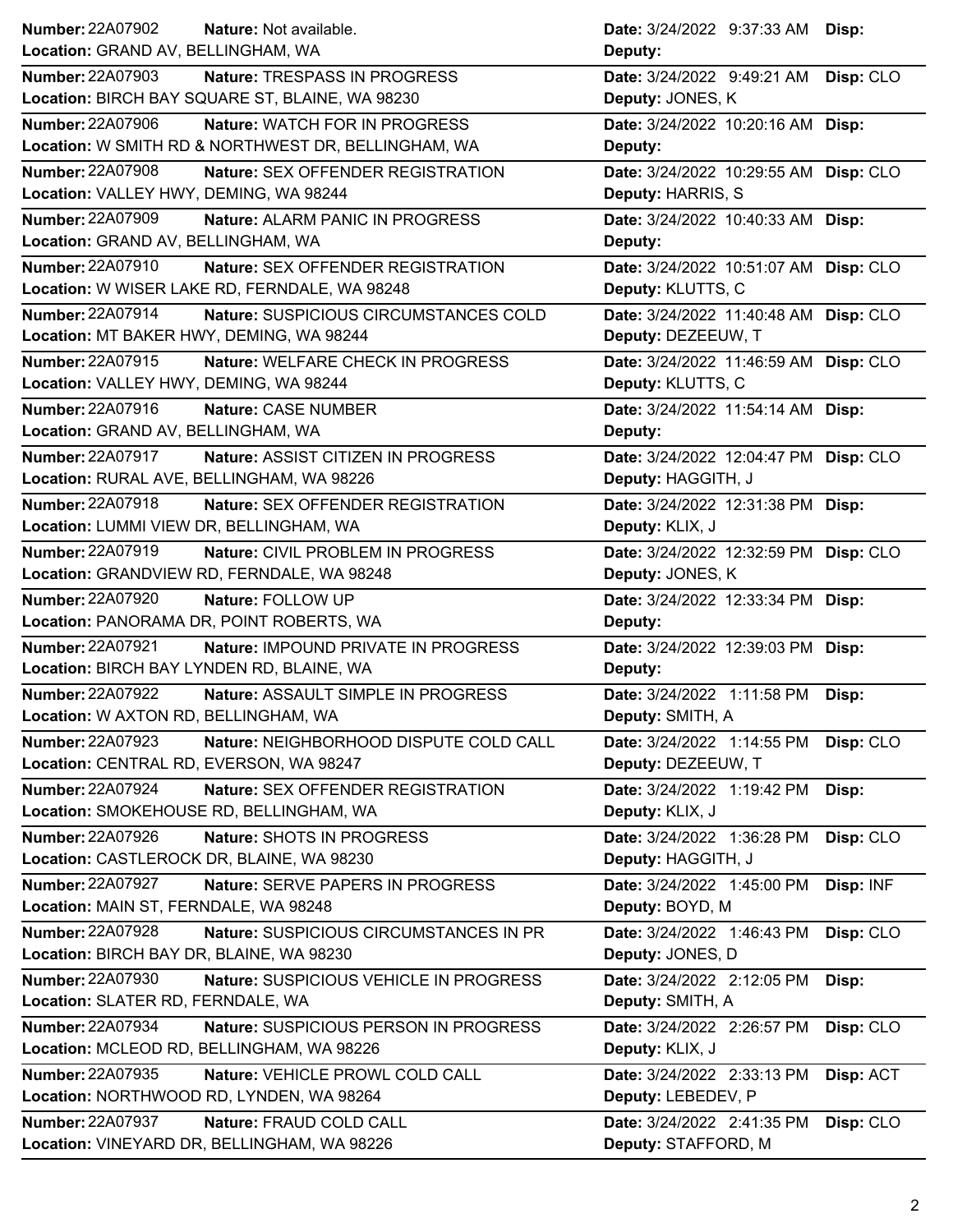| Location: GRAND AV, BELLINGHAM, WA<br>Deputy:<br><b>Number: 22A07939</b><br>Nature: SUSPICIOUS CIRCUMSTANCES IN PR<br>Date: 3/24/2022 3:00:11 PM<br>Disp:<br>Location: GRAND AVE, BELLINGHAM, WA 98225<br>Deputy: JILK, M<br><b>Number: 22A07940</b><br>Date: 3/24/2022 3:01:15 PM<br>Nature: SEX OFFENDER REGISTRATION<br>Disp: CLO<br>Location: LUMMI VIEW DR, BELLINGHAM, WA 98226<br>Deputy: CHAMBERS, D<br><b>Number: 22A07941</b><br>Disp: INF<br>Nature: SERVE PAPERS IN PROGRESS<br>Date: 3/24/2022 3:03:27 PM<br>Location: PROBERT PL, BELLINGHAM, WA 98225<br>Deputy: BOYD, M<br>Number: 22A07942<br>Nature: HARASSMENT COLD CALL<br>Date: 3/24/2022 3:03:51 PM<br>Disp: INF<br>Location: WEIDKAMP RD, LYNDEN, WA 98264<br>Deputy: SLYTER, C<br>Number: 22A07943<br>Date: 3/24/2022 3:14:56 PM<br>Disp: CLO<br>Nature: SEX OFFENDER REGISTRATION<br>Location: E HEMMI RD, LYNDEN, WA 98264<br>Deputy: HARRIS, S<br><b>Number: 22A07945</b><br>Nature: ASSIST AGENCY IN PROGRESS<br>Date: 3/24/2022 3:27:48 PM<br>Disp: CLO<br>Location: KWINA RD, BELLINGHAM, WA 98226<br>Deputy: CHAMBERS, D<br>Number: 22A07946<br>Nature: SEX OFFENDER REGISTRATION<br>Date: 3/24/2022 3:29:38 PM<br>Disp: CLO<br>Location: HUISMAN RD, LYNDEN, WA 98264<br>Deputy: ALLEN, J<br><b>Number: 22A07947</b><br>Nature: TRAFFIC HAZARD IN PROGRESS<br>Date: 3/24/2022 3:53:43 PM<br>Disp: CLO<br>Location: PARADISE RD & NORTHWEST DR, FERNDALE, WA 98248<br>Deputy: SLYTER, C<br>Number: 22A07948<br>Nature: TRAFFIC HAZARD IN PROGRESS<br>Date: 3/24/2022 3:54:18 PM<br>Disp:<br>Location: PARADISE RD, FERNDALE, WA<br>Deputy:<br><b>Number: 22A07949</b><br>Nature: VANDALISM COLD CALL<br>Date: 3/24/2022 3:54:45 PM<br>Disp: CLO<br>Location: DAWN LN, CUSTER, WA 98240<br>Deputy: SLYTER, C<br>Number: 22A07951<br>Nature: ASSIST AGENCY IN PROGRESS<br>Date: 3/24/2022 4:07:01 PM<br>Disp: INF<br>Location: HOPEWELL RD, EVERSON, WA 98247<br>Deputy: WOOD, B<br><b>Number: 22A07952</b><br>Nature: VEHICLE THEFT COLD CALL<br>Date: 3/24/2022 4:05:12 PM<br>Disp: CLO<br>Location: E POLE RD, EVERSON, WA 98247<br>Deputy: ALLEN, J<br><b>Number: 22A07954</b><br>Nature: CIVIL PROBLEM IN PROGRESS<br>Date: 3/24/2022 4:08:39 PM<br>Disp: CLO<br>Location: CALIFORNIA TRL, BLAINE, WA 98230<br>Deputy: JONES, D<br><b>Number: 22A07955</b><br>Nature: MENTAL IN PROGRESS<br>Date: 3/24/2022 4:14:31 PM<br>Disp:<br>Location: BIRCH BAY LYNDEN RD, BLAINE, WA<br>Deputy: KLIX, J<br>Number: 22A07957<br>Nature: ASSIST AGENCY IN PROGRESS<br>Date: 3/24/2022 4:33:16 PM<br>Disp:<br>Location: DEPOT RD, LYNDEN, WA<br>Deputy: BURKS, D<br>Number: 22A07958<br>Nature: SEX OFFENDER REGISTRATION<br>Date: 3/24/2022 4:36:26 PM<br>Disp: INF<br>Location: N ENTERPRISE RD, FERNDALE, WA 98248<br>Deputy: STAFFORD, M<br>Number: 22A07959<br><b>Nature: SEX OFFENDER REGISTRATION</b><br>Date: 3/24/2022 4:36:39 PM<br>Disp: INF<br>Location: E SMITH RD, BELLINGHAM, WA 98226<br>Deputy: STAFFORD, M<br><b>Number: 22A07960</b><br>Nature: WELFARE CHECK IN PROGRESS<br>Date: 3/24/2022 4:35:31 PM |
|---------------------------------------------------------------------------------------------------------------------------------------------------------------------------------------------------------------------------------------------------------------------------------------------------------------------------------------------------------------------------------------------------------------------------------------------------------------------------------------------------------------------------------------------------------------------------------------------------------------------------------------------------------------------------------------------------------------------------------------------------------------------------------------------------------------------------------------------------------------------------------------------------------------------------------------------------------------------------------------------------------------------------------------------------------------------------------------------------------------------------------------------------------------------------------------------------------------------------------------------------------------------------------------------------------------------------------------------------------------------------------------------------------------------------------------------------------------------------------------------------------------------------------------------------------------------------------------------------------------------------------------------------------------------------------------------------------------------------------------------------------------------------------------------------------------------------------------------------------------------------------------------------------------------------------------------------------------------------------------------------------------------------------------------------------------------------------------------------------------------------------------------------------------------------------------------------------------------------------------------------------------------------------------------------------------------------------------------------------------------------------------------------------------------------------------------------------------------------------------------------------------------------------------------------------------------------------------------------------------------------------------------------------------------------------------------------------------------------------------------------------------------------------------------------------------------------------------------------------------------------------------------------------------------------------------------------------------------------------------------------------------------------------------------------------------------------------------------------|
|                                                                                                                                                                                                                                                                                                                                                                                                                                                                                                                                                                                                                                                                                                                                                                                                                                                                                                                                                                                                                                                                                                                                                                                                                                                                                                                                                                                                                                                                                                                                                                                                                                                                                                                                                                                                                                                                                                                                                                                                                                                                                                                                                                                                                                                                                                                                                                                                                                                                                                                                                                                                                                                                                                                                                                                                                                                                                                                                                                                                                                                                                                   |
|                                                                                                                                                                                                                                                                                                                                                                                                                                                                                                                                                                                                                                                                                                                                                                                                                                                                                                                                                                                                                                                                                                                                                                                                                                                                                                                                                                                                                                                                                                                                                                                                                                                                                                                                                                                                                                                                                                                                                                                                                                                                                                                                                                                                                                                                                                                                                                                                                                                                                                                                                                                                                                                                                                                                                                                                                                                                                                                                                                                                                                                                                                   |
|                                                                                                                                                                                                                                                                                                                                                                                                                                                                                                                                                                                                                                                                                                                                                                                                                                                                                                                                                                                                                                                                                                                                                                                                                                                                                                                                                                                                                                                                                                                                                                                                                                                                                                                                                                                                                                                                                                                                                                                                                                                                                                                                                                                                                                                                                                                                                                                                                                                                                                                                                                                                                                                                                                                                                                                                                                                                                                                                                                                                                                                                                                   |
|                                                                                                                                                                                                                                                                                                                                                                                                                                                                                                                                                                                                                                                                                                                                                                                                                                                                                                                                                                                                                                                                                                                                                                                                                                                                                                                                                                                                                                                                                                                                                                                                                                                                                                                                                                                                                                                                                                                                                                                                                                                                                                                                                                                                                                                                                                                                                                                                                                                                                                                                                                                                                                                                                                                                                                                                                                                                                                                                                                                                                                                                                                   |
|                                                                                                                                                                                                                                                                                                                                                                                                                                                                                                                                                                                                                                                                                                                                                                                                                                                                                                                                                                                                                                                                                                                                                                                                                                                                                                                                                                                                                                                                                                                                                                                                                                                                                                                                                                                                                                                                                                                                                                                                                                                                                                                                                                                                                                                                                                                                                                                                                                                                                                                                                                                                                                                                                                                                                                                                                                                                                                                                                                                                                                                                                                   |
|                                                                                                                                                                                                                                                                                                                                                                                                                                                                                                                                                                                                                                                                                                                                                                                                                                                                                                                                                                                                                                                                                                                                                                                                                                                                                                                                                                                                                                                                                                                                                                                                                                                                                                                                                                                                                                                                                                                                                                                                                                                                                                                                                                                                                                                                                                                                                                                                                                                                                                                                                                                                                                                                                                                                                                                                                                                                                                                                                                                                                                                                                                   |
|                                                                                                                                                                                                                                                                                                                                                                                                                                                                                                                                                                                                                                                                                                                                                                                                                                                                                                                                                                                                                                                                                                                                                                                                                                                                                                                                                                                                                                                                                                                                                                                                                                                                                                                                                                                                                                                                                                                                                                                                                                                                                                                                                                                                                                                                                                                                                                                                                                                                                                                                                                                                                                                                                                                                                                                                                                                                                                                                                                                                                                                                                                   |
|                                                                                                                                                                                                                                                                                                                                                                                                                                                                                                                                                                                                                                                                                                                                                                                                                                                                                                                                                                                                                                                                                                                                                                                                                                                                                                                                                                                                                                                                                                                                                                                                                                                                                                                                                                                                                                                                                                                                                                                                                                                                                                                                                                                                                                                                                                                                                                                                                                                                                                                                                                                                                                                                                                                                                                                                                                                                                                                                                                                                                                                                                                   |
|                                                                                                                                                                                                                                                                                                                                                                                                                                                                                                                                                                                                                                                                                                                                                                                                                                                                                                                                                                                                                                                                                                                                                                                                                                                                                                                                                                                                                                                                                                                                                                                                                                                                                                                                                                                                                                                                                                                                                                                                                                                                                                                                                                                                                                                                                                                                                                                                                                                                                                                                                                                                                                                                                                                                                                                                                                                                                                                                                                                                                                                                                                   |
|                                                                                                                                                                                                                                                                                                                                                                                                                                                                                                                                                                                                                                                                                                                                                                                                                                                                                                                                                                                                                                                                                                                                                                                                                                                                                                                                                                                                                                                                                                                                                                                                                                                                                                                                                                                                                                                                                                                                                                                                                                                                                                                                                                                                                                                                                                                                                                                                                                                                                                                                                                                                                                                                                                                                                                                                                                                                                                                                                                                                                                                                                                   |
|                                                                                                                                                                                                                                                                                                                                                                                                                                                                                                                                                                                                                                                                                                                                                                                                                                                                                                                                                                                                                                                                                                                                                                                                                                                                                                                                                                                                                                                                                                                                                                                                                                                                                                                                                                                                                                                                                                                                                                                                                                                                                                                                                                                                                                                                                                                                                                                                                                                                                                                                                                                                                                                                                                                                                                                                                                                                                                                                                                                                                                                                                                   |
|                                                                                                                                                                                                                                                                                                                                                                                                                                                                                                                                                                                                                                                                                                                                                                                                                                                                                                                                                                                                                                                                                                                                                                                                                                                                                                                                                                                                                                                                                                                                                                                                                                                                                                                                                                                                                                                                                                                                                                                                                                                                                                                                                                                                                                                                                                                                                                                                                                                                                                                                                                                                                                                                                                                                                                                                                                                                                                                                                                                                                                                                                                   |
|                                                                                                                                                                                                                                                                                                                                                                                                                                                                                                                                                                                                                                                                                                                                                                                                                                                                                                                                                                                                                                                                                                                                                                                                                                                                                                                                                                                                                                                                                                                                                                                                                                                                                                                                                                                                                                                                                                                                                                                                                                                                                                                                                                                                                                                                                                                                                                                                                                                                                                                                                                                                                                                                                                                                                                                                                                                                                                                                                                                                                                                                                                   |
|                                                                                                                                                                                                                                                                                                                                                                                                                                                                                                                                                                                                                                                                                                                                                                                                                                                                                                                                                                                                                                                                                                                                                                                                                                                                                                                                                                                                                                                                                                                                                                                                                                                                                                                                                                                                                                                                                                                                                                                                                                                                                                                                                                                                                                                                                                                                                                                                                                                                                                                                                                                                                                                                                                                                                                                                                                                                                                                                                                                                                                                                                                   |
|                                                                                                                                                                                                                                                                                                                                                                                                                                                                                                                                                                                                                                                                                                                                                                                                                                                                                                                                                                                                                                                                                                                                                                                                                                                                                                                                                                                                                                                                                                                                                                                                                                                                                                                                                                                                                                                                                                                                                                                                                                                                                                                                                                                                                                                                                                                                                                                                                                                                                                                                                                                                                                                                                                                                                                                                                                                                                                                                                                                                                                                                                                   |
|                                                                                                                                                                                                                                                                                                                                                                                                                                                                                                                                                                                                                                                                                                                                                                                                                                                                                                                                                                                                                                                                                                                                                                                                                                                                                                                                                                                                                                                                                                                                                                                                                                                                                                                                                                                                                                                                                                                                                                                                                                                                                                                                                                                                                                                                                                                                                                                                                                                                                                                                                                                                                                                                                                                                                                                                                                                                                                                                                                                                                                                                                                   |
|                                                                                                                                                                                                                                                                                                                                                                                                                                                                                                                                                                                                                                                                                                                                                                                                                                                                                                                                                                                                                                                                                                                                                                                                                                                                                                                                                                                                                                                                                                                                                                                                                                                                                                                                                                                                                                                                                                                                                                                                                                                                                                                                                                                                                                                                                                                                                                                                                                                                                                                                                                                                                                                                                                                                                                                                                                                                                                                                                                                                                                                                                                   |
|                                                                                                                                                                                                                                                                                                                                                                                                                                                                                                                                                                                                                                                                                                                                                                                                                                                                                                                                                                                                                                                                                                                                                                                                                                                                                                                                                                                                                                                                                                                                                                                                                                                                                                                                                                                                                                                                                                                                                                                                                                                                                                                                                                                                                                                                                                                                                                                                                                                                                                                                                                                                                                                                                                                                                                                                                                                                                                                                                                                                                                                                                                   |
|                                                                                                                                                                                                                                                                                                                                                                                                                                                                                                                                                                                                                                                                                                                                                                                                                                                                                                                                                                                                                                                                                                                                                                                                                                                                                                                                                                                                                                                                                                                                                                                                                                                                                                                                                                                                                                                                                                                                                                                                                                                                                                                                                                                                                                                                                                                                                                                                                                                                                                                                                                                                                                                                                                                                                                                                                                                                                                                                                                                                                                                                                                   |
|                                                                                                                                                                                                                                                                                                                                                                                                                                                                                                                                                                                                                                                                                                                                                                                                                                                                                                                                                                                                                                                                                                                                                                                                                                                                                                                                                                                                                                                                                                                                                                                                                                                                                                                                                                                                                                                                                                                                                                                                                                                                                                                                                                                                                                                                                                                                                                                                                                                                                                                                                                                                                                                                                                                                                                                                                                                                                                                                                                                                                                                                                                   |
|                                                                                                                                                                                                                                                                                                                                                                                                                                                                                                                                                                                                                                                                                                                                                                                                                                                                                                                                                                                                                                                                                                                                                                                                                                                                                                                                                                                                                                                                                                                                                                                                                                                                                                                                                                                                                                                                                                                                                                                                                                                                                                                                                                                                                                                                                                                                                                                                                                                                                                                                                                                                                                                                                                                                                                                                                                                                                                                                                                                                                                                                                                   |
|                                                                                                                                                                                                                                                                                                                                                                                                                                                                                                                                                                                                                                                                                                                                                                                                                                                                                                                                                                                                                                                                                                                                                                                                                                                                                                                                                                                                                                                                                                                                                                                                                                                                                                                                                                                                                                                                                                                                                                                                                                                                                                                                                                                                                                                                                                                                                                                                                                                                                                                                                                                                                                                                                                                                                                                                                                                                                                                                                                                                                                                                                                   |
|                                                                                                                                                                                                                                                                                                                                                                                                                                                                                                                                                                                                                                                                                                                                                                                                                                                                                                                                                                                                                                                                                                                                                                                                                                                                                                                                                                                                                                                                                                                                                                                                                                                                                                                                                                                                                                                                                                                                                                                                                                                                                                                                                                                                                                                                                                                                                                                                                                                                                                                                                                                                                                                                                                                                                                                                                                                                                                                                                                                                                                                                                                   |
|                                                                                                                                                                                                                                                                                                                                                                                                                                                                                                                                                                                                                                                                                                                                                                                                                                                                                                                                                                                                                                                                                                                                                                                                                                                                                                                                                                                                                                                                                                                                                                                                                                                                                                                                                                                                                                                                                                                                                                                                                                                                                                                                                                                                                                                                                                                                                                                                                                                                                                                                                                                                                                                                                                                                                                                                                                                                                                                                                                                                                                                                                                   |
|                                                                                                                                                                                                                                                                                                                                                                                                                                                                                                                                                                                                                                                                                                                                                                                                                                                                                                                                                                                                                                                                                                                                                                                                                                                                                                                                                                                                                                                                                                                                                                                                                                                                                                                                                                                                                                                                                                                                                                                                                                                                                                                                                                                                                                                                                                                                                                                                                                                                                                                                                                                                                                                                                                                                                                                                                                                                                                                                                                                                                                                                                                   |
|                                                                                                                                                                                                                                                                                                                                                                                                                                                                                                                                                                                                                                                                                                                                                                                                                                                                                                                                                                                                                                                                                                                                                                                                                                                                                                                                                                                                                                                                                                                                                                                                                                                                                                                                                                                                                                                                                                                                                                                                                                                                                                                                                                                                                                                                                                                                                                                                                                                                                                                                                                                                                                                                                                                                                                                                                                                                                                                                                                                                                                                                                                   |
|                                                                                                                                                                                                                                                                                                                                                                                                                                                                                                                                                                                                                                                                                                                                                                                                                                                                                                                                                                                                                                                                                                                                                                                                                                                                                                                                                                                                                                                                                                                                                                                                                                                                                                                                                                                                                                                                                                                                                                                                                                                                                                                                                                                                                                                                                                                                                                                                                                                                                                                                                                                                                                                                                                                                                                                                                                                                                                                                                                                                                                                                                                   |
|                                                                                                                                                                                                                                                                                                                                                                                                                                                                                                                                                                                                                                                                                                                                                                                                                                                                                                                                                                                                                                                                                                                                                                                                                                                                                                                                                                                                                                                                                                                                                                                                                                                                                                                                                                                                                                                                                                                                                                                                                                                                                                                                                                                                                                                                                                                                                                                                                                                                                                                                                                                                                                                                                                                                                                                                                                                                                                                                                                                                                                                                                                   |
|                                                                                                                                                                                                                                                                                                                                                                                                                                                                                                                                                                                                                                                                                                                                                                                                                                                                                                                                                                                                                                                                                                                                                                                                                                                                                                                                                                                                                                                                                                                                                                                                                                                                                                                                                                                                                                                                                                                                                                                                                                                                                                                                                                                                                                                                                                                                                                                                                                                                                                                                                                                                                                                                                                                                                                                                                                                                                                                                                                                                                                                                                                   |
|                                                                                                                                                                                                                                                                                                                                                                                                                                                                                                                                                                                                                                                                                                                                                                                                                                                                                                                                                                                                                                                                                                                                                                                                                                                                                                                                                                                                                                                                                                                                                                                                                                                                                                                                                                                                                                                                                                                                                                                                                                                                                                                                                                                                                                                                                                                                                                                                                                                                                                                                                                                                                                                                                                                                                                                                                                                                                                                                                                                                                                                                                                   |
|                                                                                                                                                                                                                                                                                                                                                                                                                                                                                                                                                                                                                                                                                                                                                                                                                                                                                                                                                                                                                                                                                                                                                                                                                                                                                                                                                                                                                                                                                                                                                                                                                                                                                                                                                                                                                                                                                                                                                                                                                                                                                                                                                                                                                                                                                                                                                                                                                                                                                                                                                                                                                                                                                                                                                                                                                                                                                                                                                                                                                                                                                                   |
|                                                                                                                                                                                                                                                                                                                                                                                                                                                                                                                                                                                                                                                                                                                                                                                                                                                                                                                                                                                                                                                                                                                                                                                                                                                                                                                                                                                                                                                                                                                                                                                                                                                                                                                                                                                                                                                                                                                                                                                                                                                                                                                                                                                                                                                                                                                                                                                                                                                                                                                                                                                                                                                                                                                                                                                                                                                                                                                                                                                                                                                                                                   |
|                                                                                                                                                                                                                                                                                                                                                                                                                                                                                                                                                                                                                                                                                                                                                                                                                                                                                                                                                                                                                                                                                                                                                                                                                                                                                                                                                                                                                                                                                                                                                                                                                                                                                                                                                                                                                                                                                                                                                                                                                                                                                                                                                                                                                                                                                                                                                                                                                                                                                                                                                                                                                                                                                                                                                                                                                                                                                                                                                                                                                                                                                                   |
|                                                                                                                                                                                                                                                                                                                                                                                                                                                                                                                                                                                                                                                                                                                                                                                                                                                                                                                                                                                                                                                                                                                                                                                                                                                                                                                                                                                                                                                                                                                                                                                                                                                                                                                                                                                                                                                                                                                                                                                                                                                                                                                                                                                                                                                                                                                                                                                                                                                                                                                                                                                                                                                                                                                                                                                                                                                                                                                                                                                                                                                                                                   |
|                                                                                                                                                                                                                                                                                                                                                                                                                                                                                                                                                                                                                                                                                                                                                                                                                                                                                                                                                                                                                                                                                                                                                                                                                                                                                                                                                                                                                                                                                                                                                                                                                                                                                                                                                                                                                                                                                                                                                                                                                                                                                                                                                                                                                                                                                                                                                                                                                                                                                                                                                                                                                                                                                                                                                                                                                                                                                                                                                                                                                                                                                                   |
| Disp: CLO                                                                                                                                                                                                                                                                                                                                                                                                                                                                                                                                                                                                                                                                                                                                                                                                                                                                                                                                                                                                                                                                                                                                                                                                                                                                                                                                                                                                                                                                                                                                                                                                                                                                                                                                                                                                                                                                                                                                                                                                                                                                                                                                                                                                                                                                                                                                                                                                                                                                                                                                                                                                                                                                                                                                                                                                                                                                                                                                                                                                                                                                                         |
| Location: TWIN CREEK RD, FERNDALE, WA 98248<br>Deputy: JOHNSON, I                                                                                                                                                                                                                                                                                                                                                                                                                                                                                                                                                                                                                                                                                                                                                                                                                                                                                                                                                                                                                                                                                                                                                                                                                                                                                                                                                                                                                                                                                                                                                                                                                                                                                                                                                                                                                                                                                                                                                                                                                                                                                                                                                                                                                                                                                                                                                                                                                                                                                                                                                                                                                                                                                                                                                                                                                                                                                                                                                                                                                                 |
| Number: 22A07961<br>Nature: ASSIST AGENCY IN PROGRESS<br>Date: 3/24/2022 5:28:20 PM<br>Disp: CLO                                                                                                                                                                                                                                                                                                                                                                                                                                                                                                                                                                                                                                                                                                                                                                                                                                                                                                                                                                                                                                                                                                                                                                                                                                                                                                                                                                                                                                                                                                                                                                                                                                                                                                                                                                                                                                                                                                                                                                                                                                                                                                                                                                                                                                                                                                                                                                                                                                                                                                                                                                                                                                                                                                                                                                                                                                                                                                                                                                                                  |
| Location: JAMES ST & E MCLEOD RD, BELLINGHAM, WA 98226<br>Deputy: ASSINK, G                                                                                                                                                                                                                                                                                                                                                                                                                                                                                                                                                                                                                                                                                                                                                                                                                                                                                                                                                                                                                                                                                                                                                                                                                                                                                                                                                                                                                                                                                                                                                                                                                                                                                                                                                                                                                                                                                                                                                                                                                                                                                                                                                                                                                                                                                                                                                                                                                                                                                                                                                                                                                                                                                                                                                                                                                                                                                                                                                                                                                       |
| Number: 22A07962<br>Nature: THEFT COLD CALL<br>Date: 3/24/2022 4:11:53 PM<br>Disp: CLO                                                                                                                                                                                                                                                                                                                                                                                                                                                                                                                                                                                                                                                                                                                                                                                                                                                                                                                                                                                                                                                                                                                                                                                                                                                                                                                                                                                                                                                                                                                                                                                                                                                                                                                                                                                                                                                                                                                                                                                                                                                                                                                                                                                                                                                                                                                                                                                                                                                                                                                                                                                                                                                                                                                                                                                                                                                                                                                                                                                                            |
|                                                                                                                                                                                                                                                                                                                                                                                                                                                                                                                                                                                                                                                                                                                                                                                                                                                                                                                                                                                                                                                                                                                                                                                                                                                                                                                                                                                                                                                                                                                                                                                                                                                                                                                                                                                                                                                                                                                                                                                                                                                                                                                                                                                                                                                                                                                                                                                                                                                                                                                                                                                                                                                                                                                                                                                                                                                                                                                                                                                                                                                                                                   |
| Location: GUIDE MERIDIAN, BELLINGHAM, WA 98226<br>Deputy: BOYD, M                                                                                                                                                                                                                                                                                                                                                                                                                                                                                                                                                                                                                                                                                                                                                                                                                                                                                                                                                                                                                                                                                                                                                                                                                                                                                                                                                                                                                                                                                                                                                                                                                                                                                                                                                                                                                                                                                                                                                                                                                                                                                                                                                                                                                                                                                                                                                                                                                                                                                                                                                                                                                                                                                                                                                                                                                                                                                                                                                                                                                                 |
| <b>Number: 22A07964</b><br>Nature: WATCH FOR IN PROGRESS<br>Date: 3/24/2022 6:00:46 PM                                                                                                                                                                                                                                                                                                                                                                                                                                                                                                                                                                                                                                                                                                                                                                                                                                                                                                                                                                                                                                                                                                                                                                                                                                                                                                                                                                                                                                                                                                                                                                                                                                                                                                                                                                                                                                                                                                                                                                                                                                                                                                                                                                                                                                                                                                                                                                                                                                                                                                                                                                                                                                                                                                                                                                                                                                                                                                                                                                                                            |
| Disp:<br>Location: SWEET RD & STADSVOLD RD, BLAINE, WA<br>Deputy:                                                                                                                                                                                                                                                                                                                                                                                                                                                                                                                                                                                                                                                                                                                                                                                                                                                                                                                                                                                                                                                                                                                                                                                                                                                                                                                                                                                                                                                                                                                                                                                                                                                                                                                                                                                                                                                                                                                                                                                                                                                                                                                                                                                                                                                                                                                                                                                                                                                                                                                                                                                                                                                                                                                                                                                                                                                                                                                                                                                                                                 |
| <b>Number: 22A07965</b><br>Nature: LITTERING COLD CALL<br>Date: 3/24/2022 6:03:29 PM                                                                                                                                                                                                                                                                                                                                                                                                                                                                                                                                                                                                                                                                                                                                                                                                                                                                                                                                                                                                                                                                                                                                                                                                                                                                                                                                                                                                                                                                                                                                                                                                                                                                                                                                                                                                                                                                                                                                                                                                                                                                                                                                                                                                                                                                                                                                                                                                                                                                                                                                                                                                                                                                                                                                                                                                                                                                                                                                                                                                              |
| Disp: CLO<br>Location: ZELL RD, CUSTER, WA 98240<br>Deputy: SLYTER, C                                                                                                                                                                                                                                                                                                                                                                                                                                                                                                                                                                                                                                                                                                                                                                                                                                                                                                                                                                                                                                                                                                                                                                                                                                                                                                                                                                                                                                                                                                                                                                                                                                                                                                                                                                                                                                                                                                                                                                                                                                                                                                                                                                                                                                                                                                                                                                                                                                                                                                                                                                                                                                                                                                                                                                                                                                                                                                                                                                                                                             |
| Number: 22A07967<br>Nature: SEX OFFENDER REGISTRATION<br>Date: 3/24/2022 6:23:28 PM<br>Disp:                                                                                                                                                                                                                                                                                                                                                                                                                                                                                                                                                                                                                                                                                                                                                                                                                                                                                                                                                                                                                                                                                                                                                                                                                                                                                                                                                                                                                                                                                                                                                                                                                                                                                                                                                                                                                                                                                                                                                                                                                                                                                                                                                                                                                                                                                                                                                                                                                                                                                                                                                                                                                                                                                                                                                                                                                                                                                                                                                                                                      |